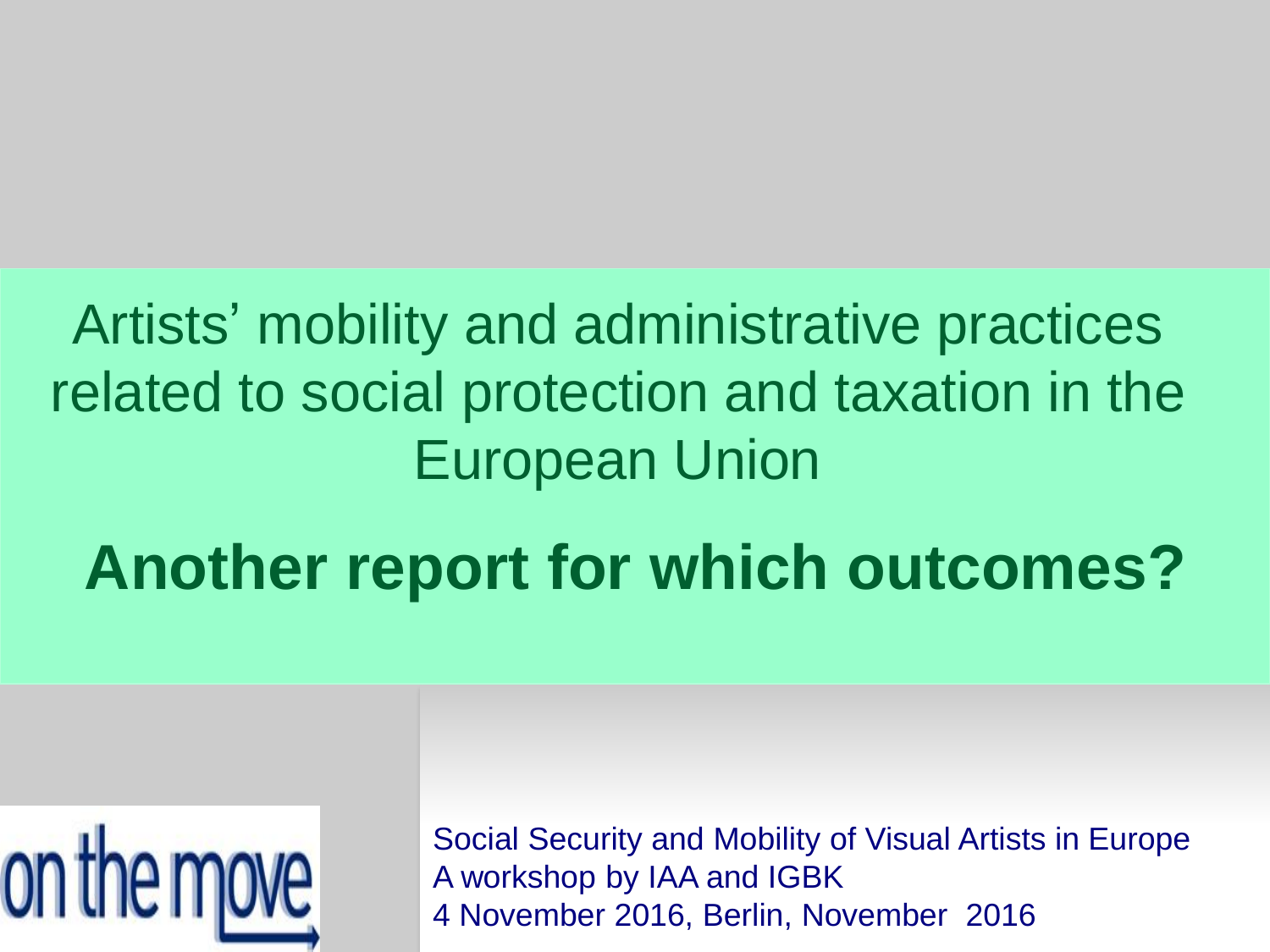## On the Move, the cultural mobility information network



**Information about cultural mobility opportunities** News, opportunities, guides. Cross-disciplinary. Europe + international. **http://on-the-move.org > 'news' and 'funding'**



**Information about administrative challenges related to cultural mobility** Via the expertise of its members, reports, information signposting and/or advocacy actions

**http://on-the-move.org > 'hot topics'**



**A network of 39 member-organisations** + partners Activities: workshop, training, information sessions, recommendations **http://on-the-move.org > 'On the Move's own news'**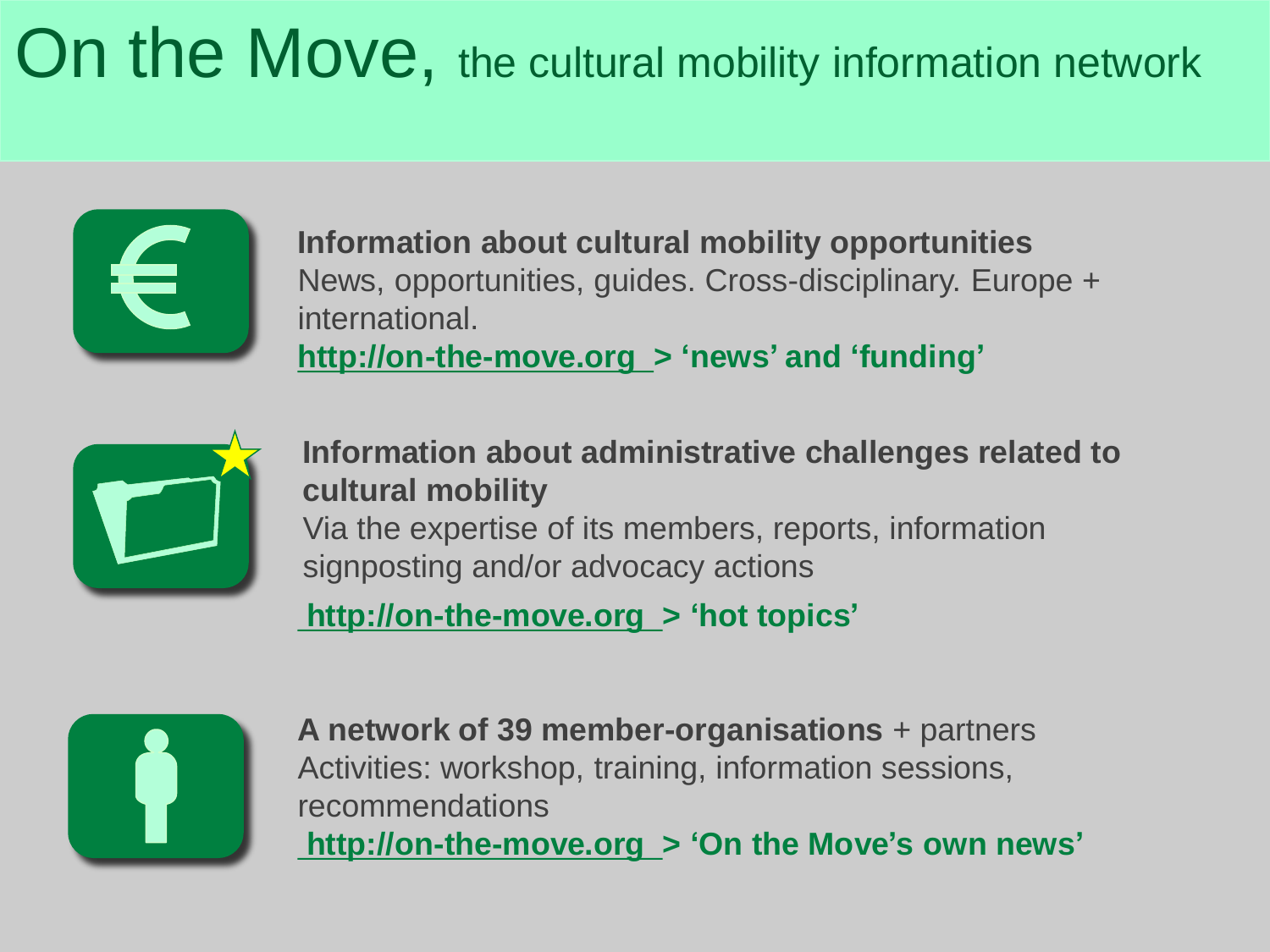

- 147 total valid responses
- 29 nationalities
- 18 EU Member States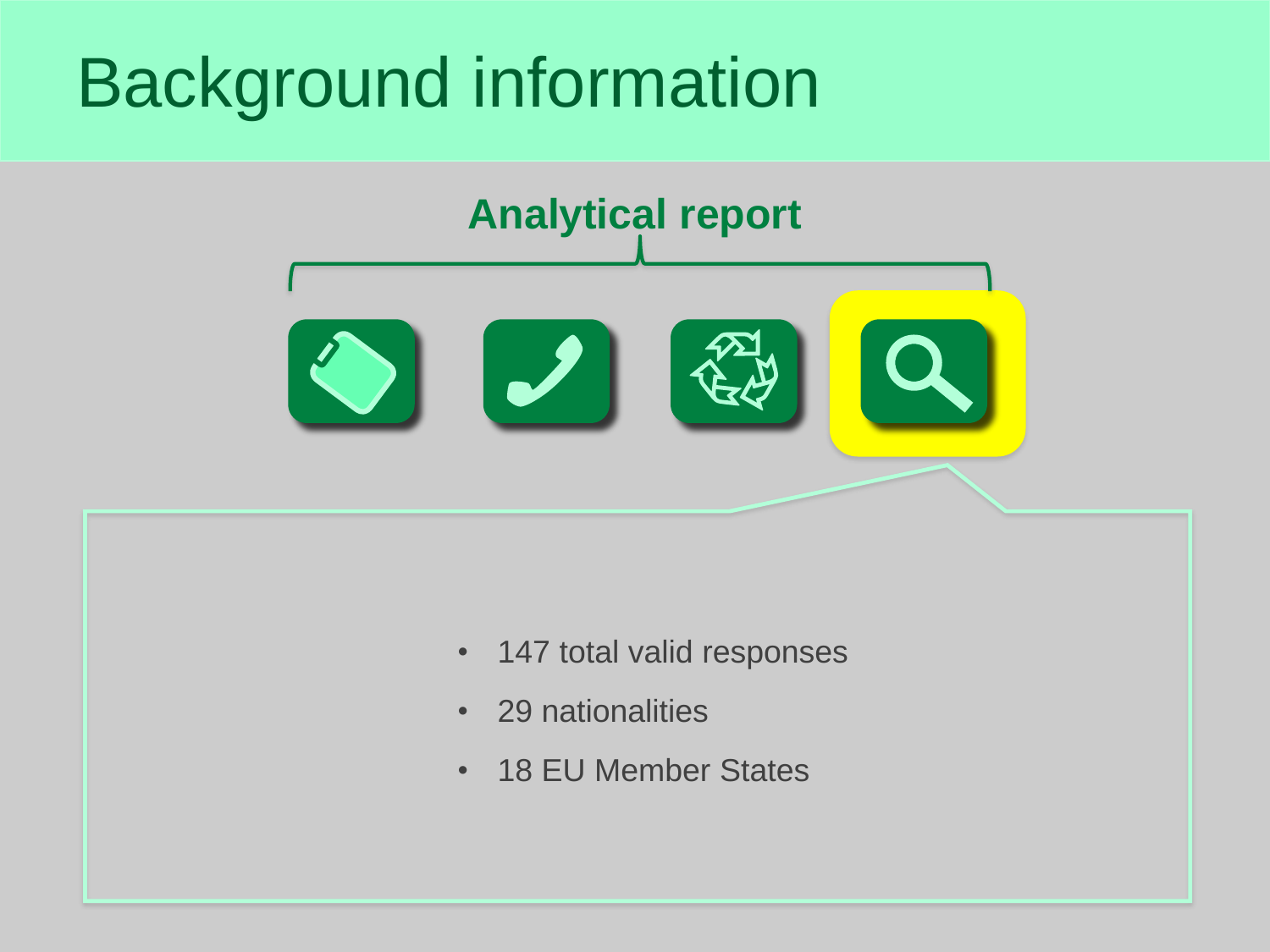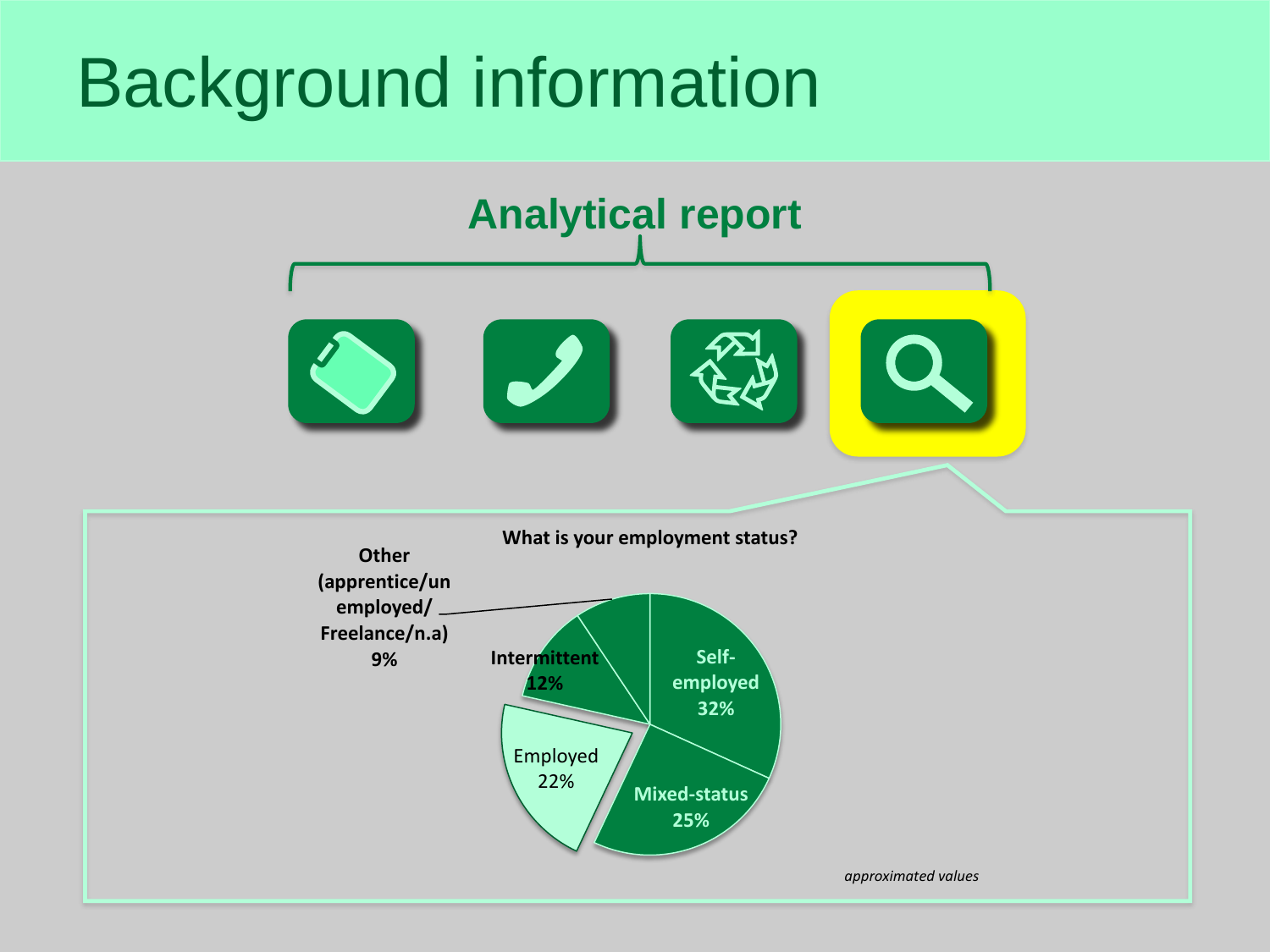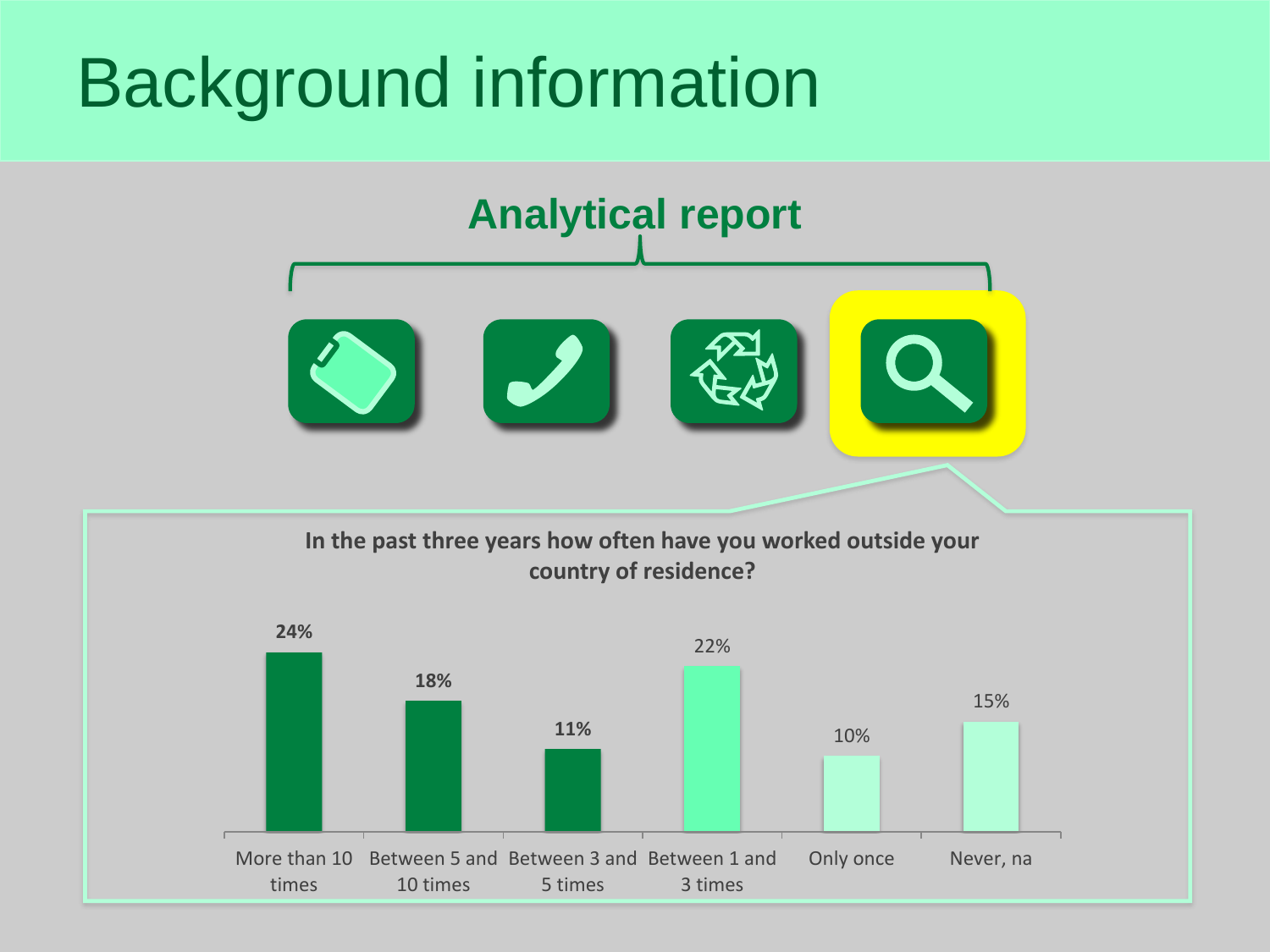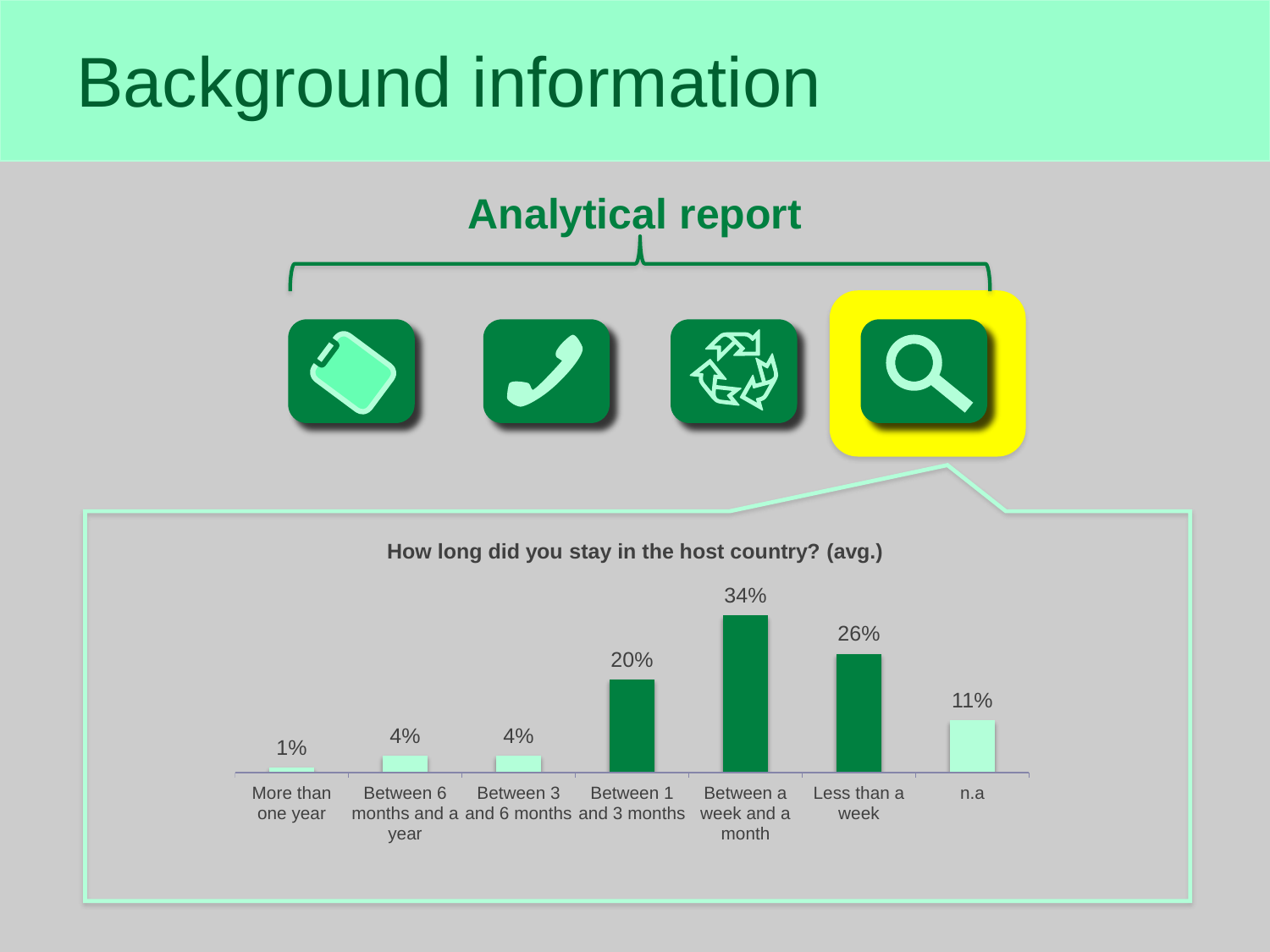

Qualitatively representative sample: Artists with **mixed employment statuses Frequent** mobility **Short-term** mobility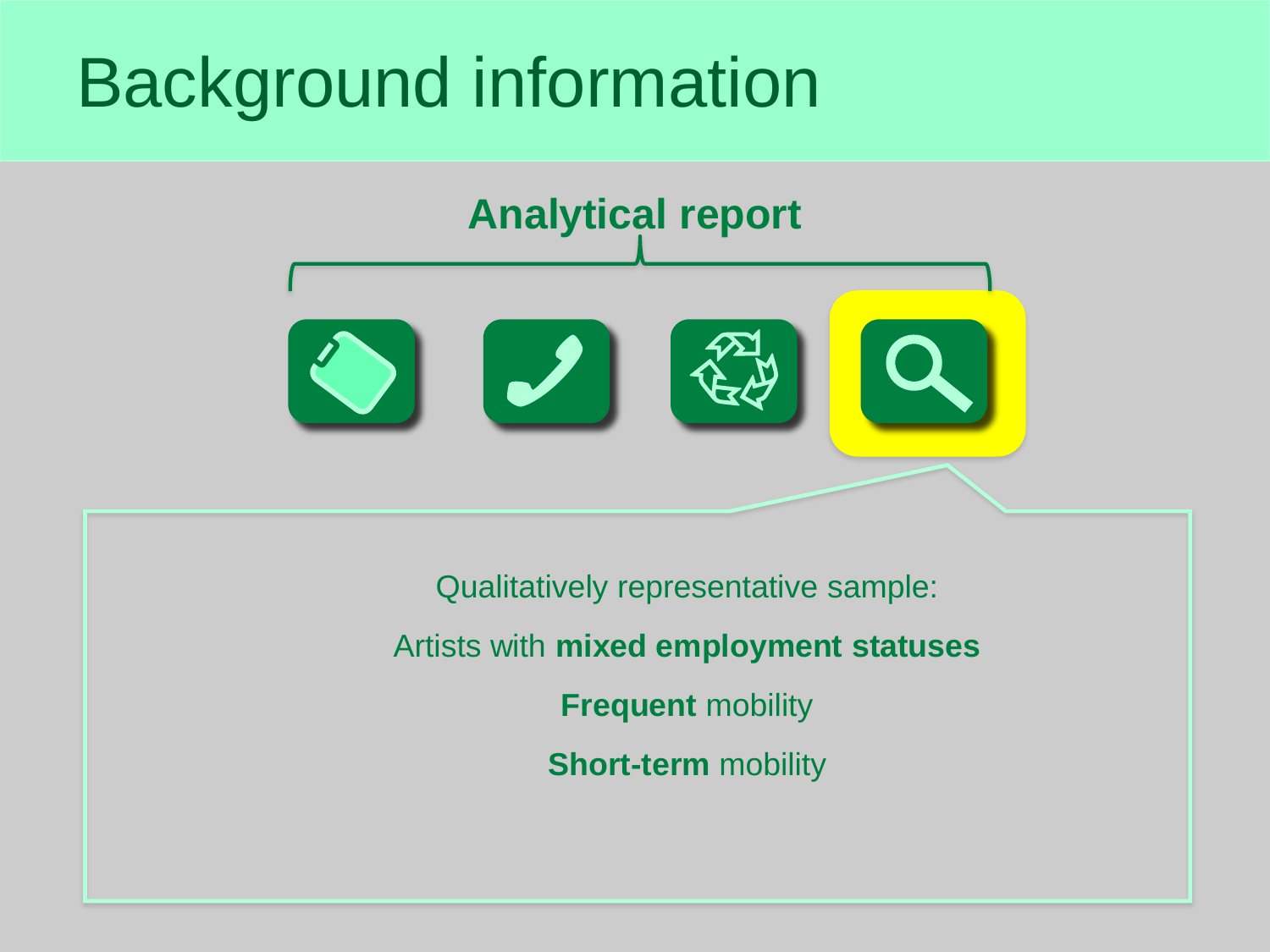# Reminder: social security in the EU



**Posting**: a person is sent by an employer to another Member State to perform work there as an **employee,**  or a **self-employed** person posts him/herself in another country on a temporary basis.



**Pluri-activity**: a person pursues simultaneous activities in two or more Member States (part-time) or permanently alternates between several activities in two or more States.



Artists and cultural professionals often combine **different working statuses**  and their career patterns are **diverse, mobile and highly unpredictable**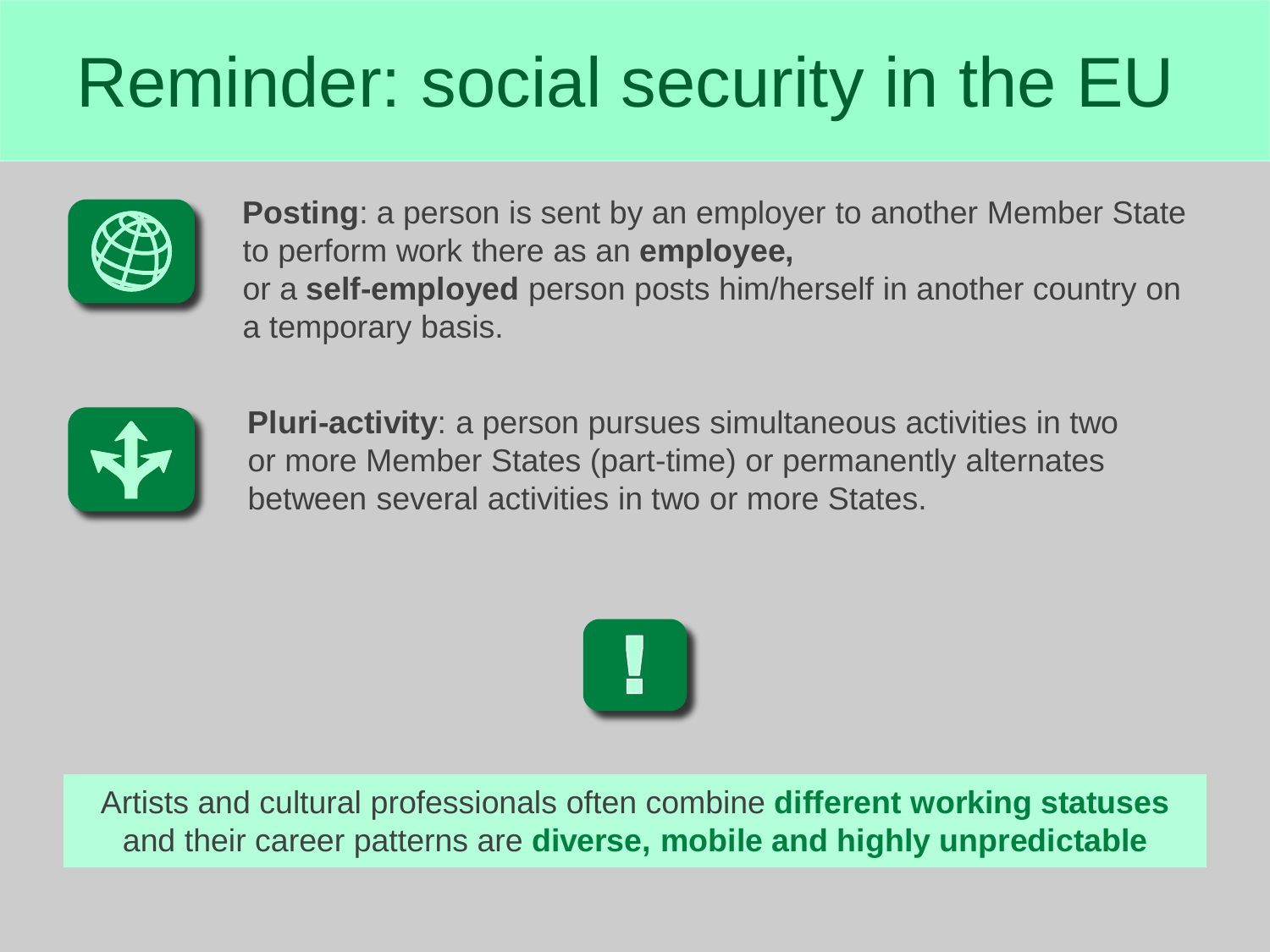### Regulatory obstacles - overview



**Status of artists**: there is no general definition in EU law of what an artist is or how a person may prove to be one. **Career patterns: employed / self-employed**, combination of different jobs, unpredictable career paths.



**Short-term duration of the posting**: in particular in the case of self-posting (self-employed/freelance artists)**, the period may be too short for an artist to have built up rights** and to be entitled to access the local social security system.



**Conditionality of unemployment and pension benefits:**  some countries **impose a condition of residence** to qualify for unemployment insurance and pension contributions and **do not only calculate benefits on the basis of working time**.



**Exportability of benefits** from a MS to another; **particularly critical for self-employed** and those alternating different working statuses.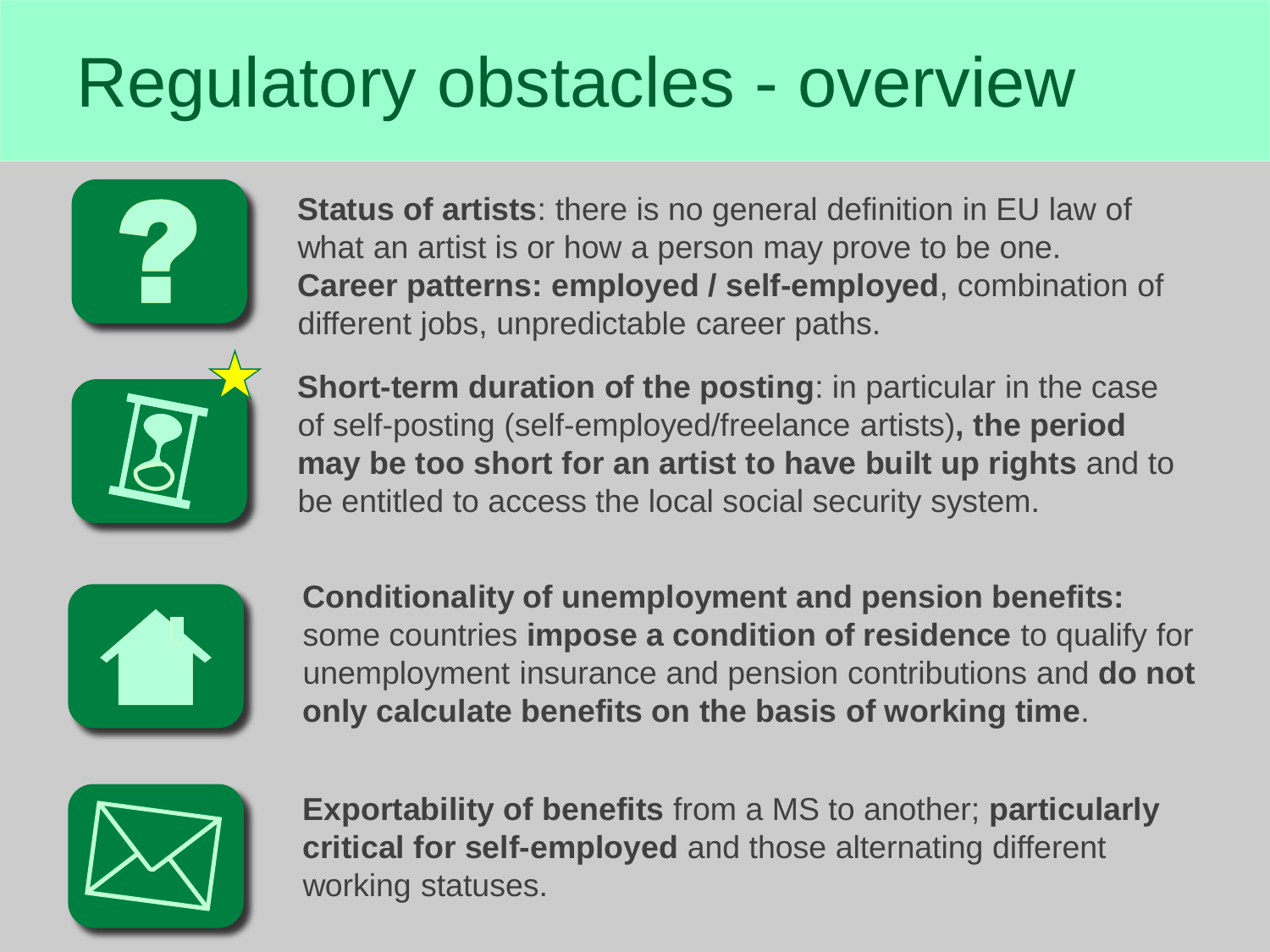#### Administrative obstacles - overview



**Double payment of social contribution** to the social system of both the residing and the host country, due to the slow release of **portable documents.**



**Obtaining portable documents:** need to have separate A1 forms for each job abroad - and sometimes even for each venue; expensive, time-consuming procedures. Documents not released on time; lack of relevant and efficient electronic service.



**Goodwill of national administrations: refusal of the host country's national authorities** to recognise the status of a self-employed worker from other EU countries; civil servants not aware of / not willing to apply applicable legislation to foreign artists.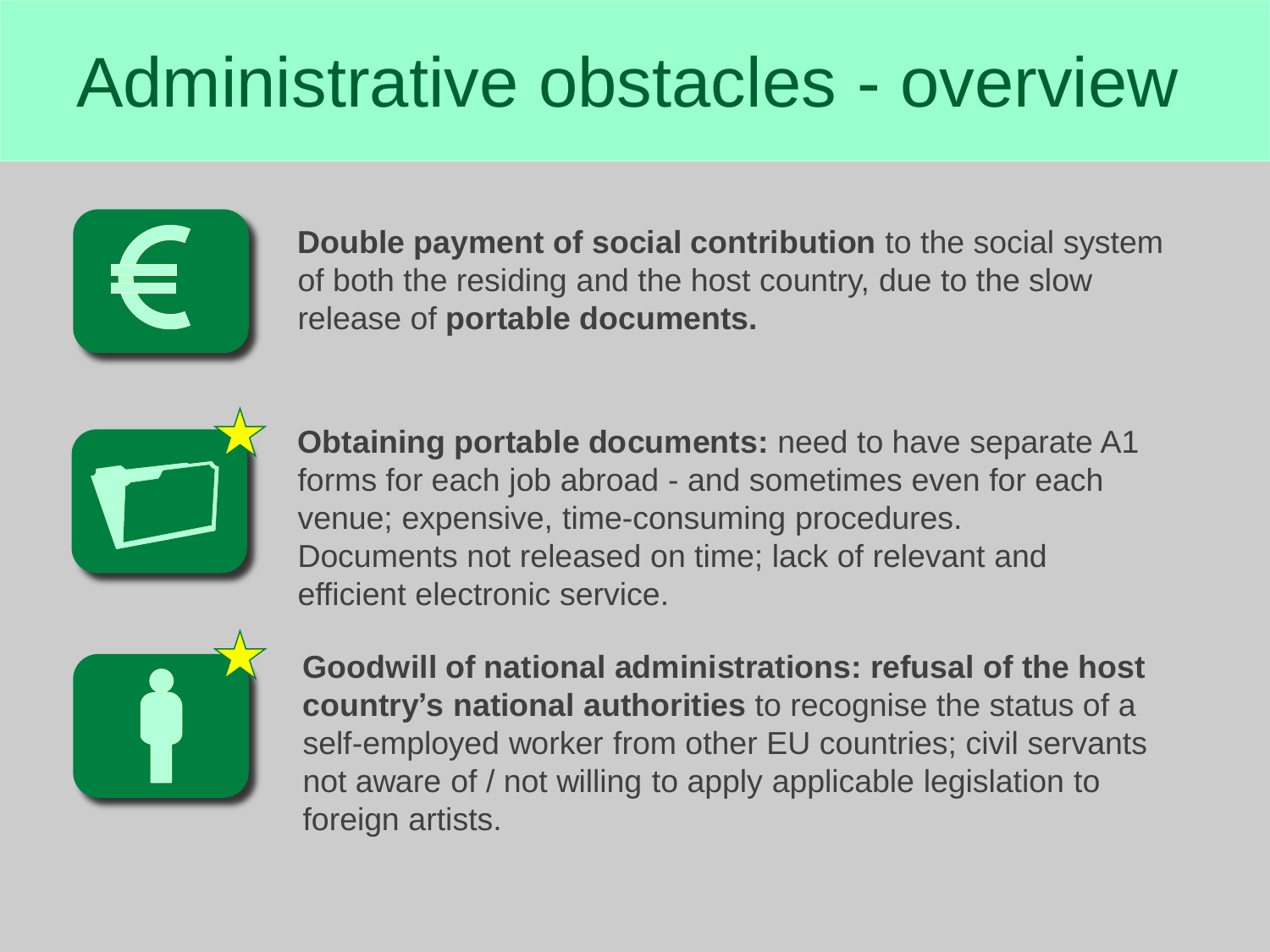#### Practical obstacles - overview



**Information provision**: difficulty to get the necessary and specific information on mobile artists' rights and obligations at the national level.



**Language barrier:** legislation and documents are not always available in a language other than the national language.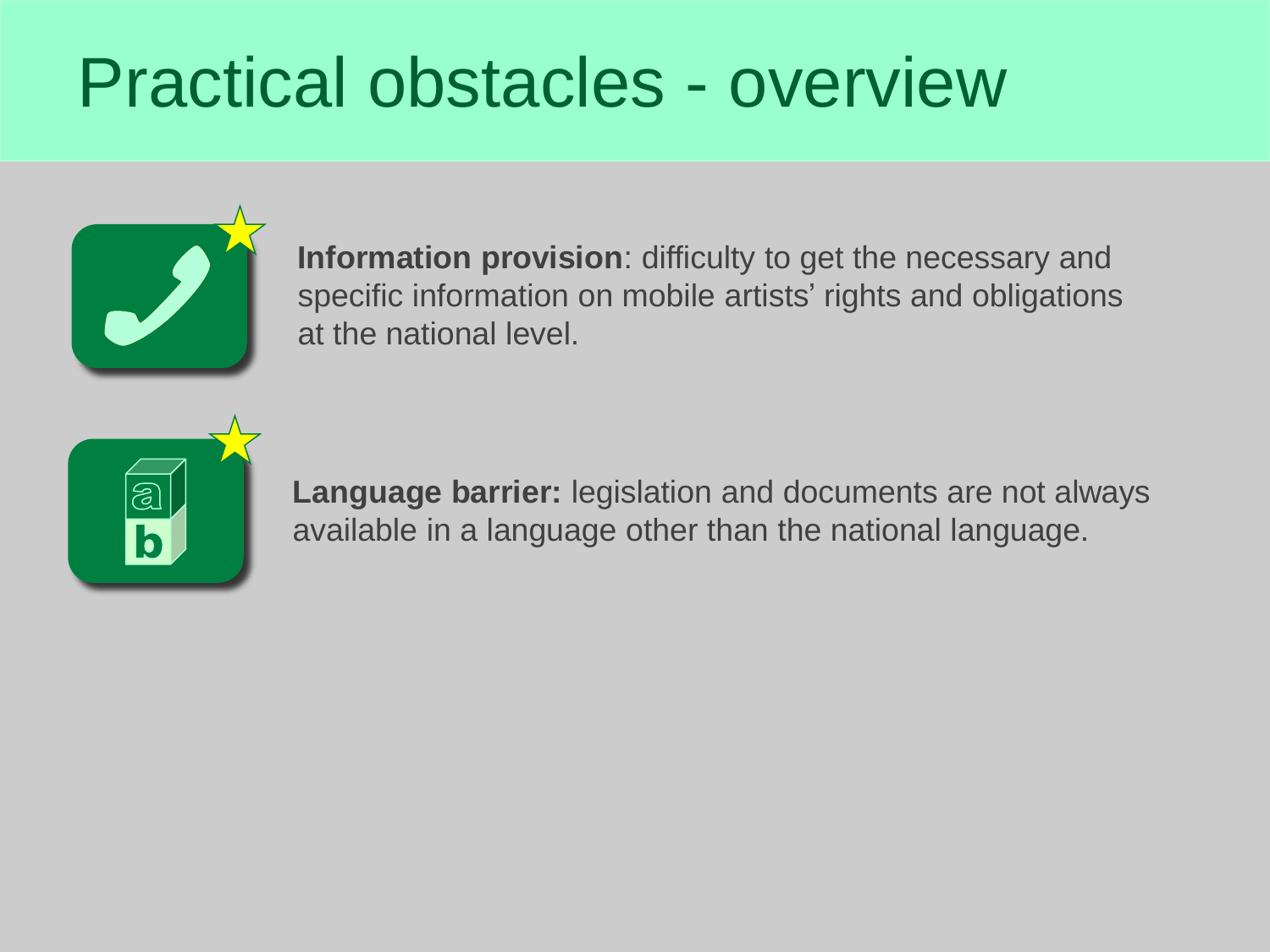## Reminder: taxation in the EU



**The EU has no direct competence on tax harmonisation**: each MS has full competence on taxation. In cross border situations countries operate according to **double tax treaties**.



The **OECD Model Convention** is the common framework for bilateral DTT within the EU in relation to **artists** and sportsmen (Art. 17) – only those **appearing on stage.** 



Taxation is **the most serious obstacle to artists' mobility** within the EU: Against economic competitiveness (**EU2020**) Against **freedom of movement** Against audience's interests and **cultural diversity**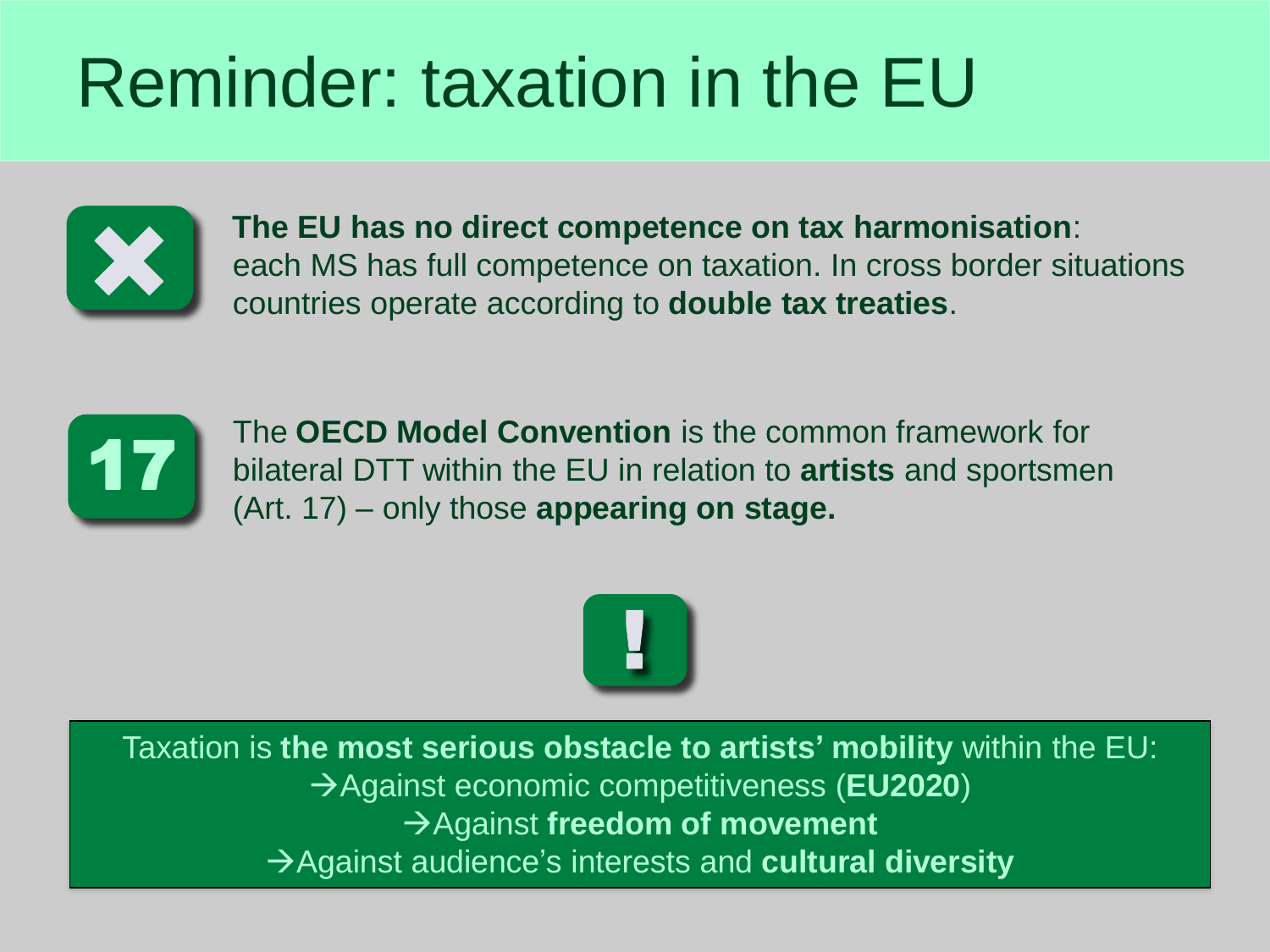#### Regulatory obstacles - overview



**Non deductibility of expenses**: artists performing abroad cannot deduct expenses from their gross earnings  $\rightarrow$ excessive taxation and discrimination compared to other foreign professionals and national artists.



**Complex and non-uniform rules:** Tax certificates are not standardised across the EU and are often only available in the national language of the country of performance. / Which rules for different nationalities working together? / Different withholding taxes.



**Inconsistent application of OECD Art. 17 (3) and unequal treatment:** Art 17(3) allows tax exemption for artists / companies *mainly* supported by public funds or having a nonprofit activity.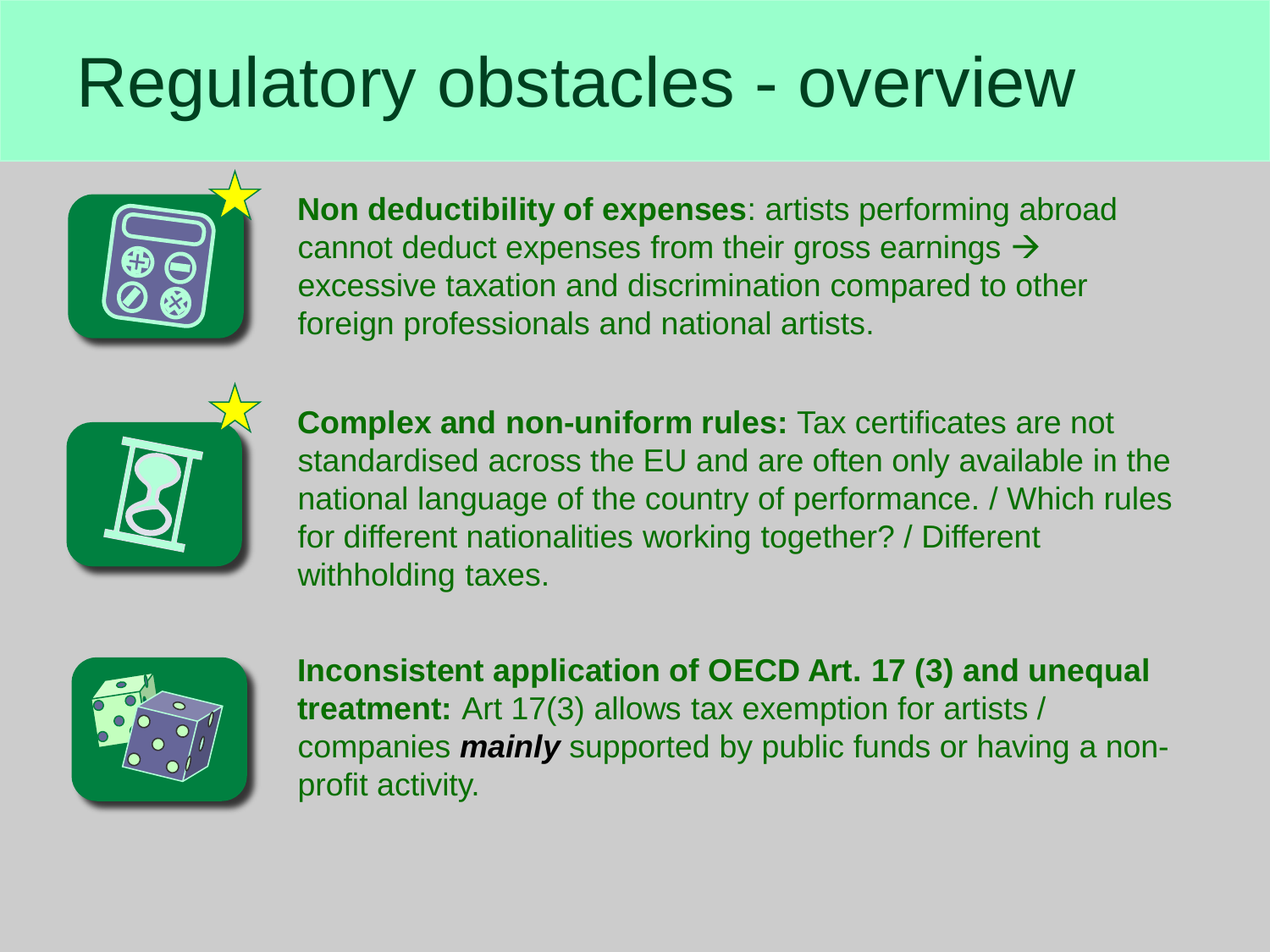#### Administrative obstacles - overview



**Burdensome and time-consuming procedures:** lack of multi-lingual forms, burdensome procedures to obtain tax exemption



Difficulty for single artists employed by a company to obtain tax certificates (= **double taxation** either for the single artist or the company).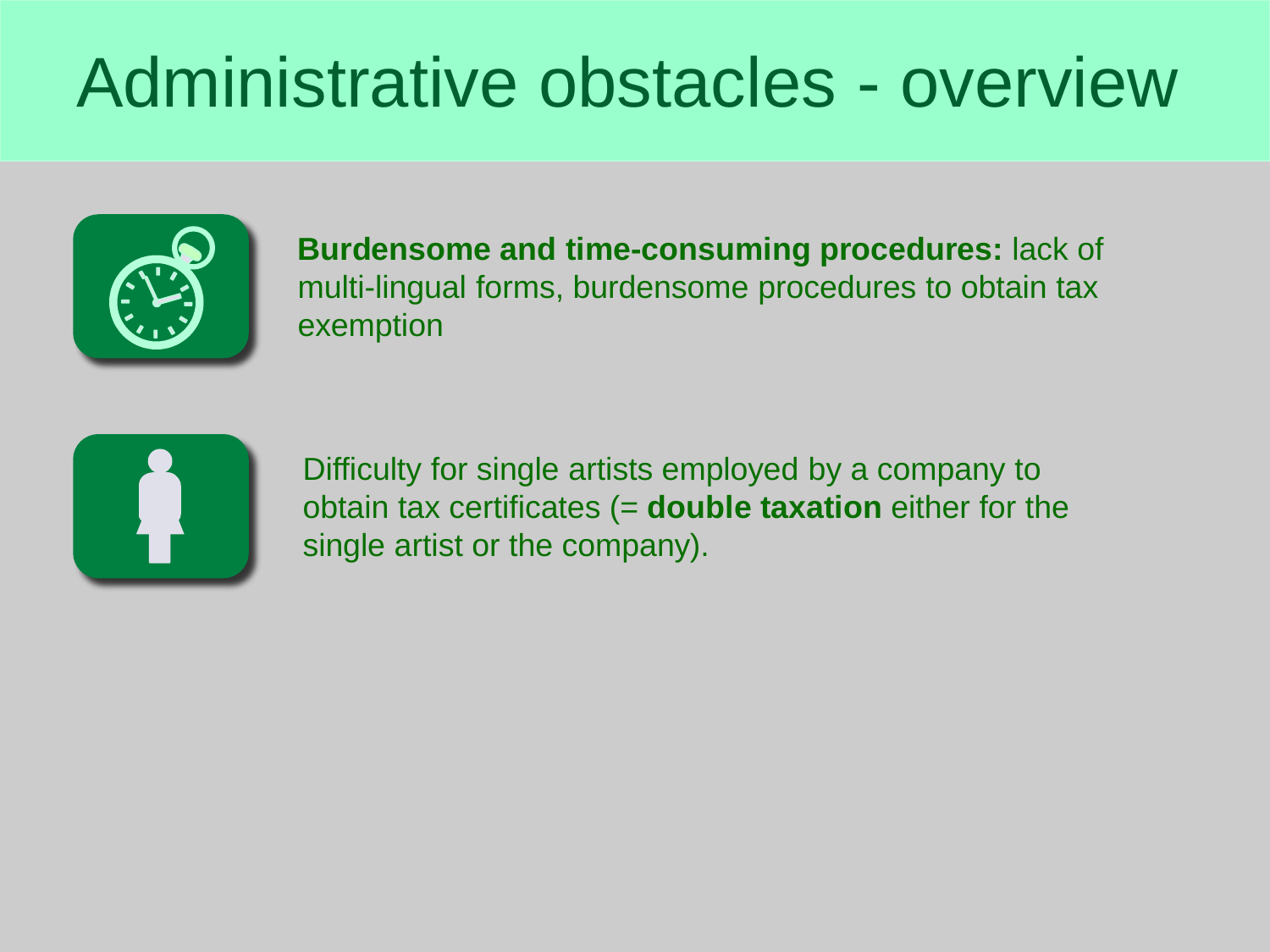#### Practical obstacles - overview



**Lack of easily accessible information** on applicable rules, need for paying legal advice.



**Foreign artists / companies are less attractive**: -"global net fee" = risk of double taxation (withholding tax is paid twice)

-Non-deducibility of expenses leads foreign companies to ask higher fees, so they're more expensive = less competitive than local artists.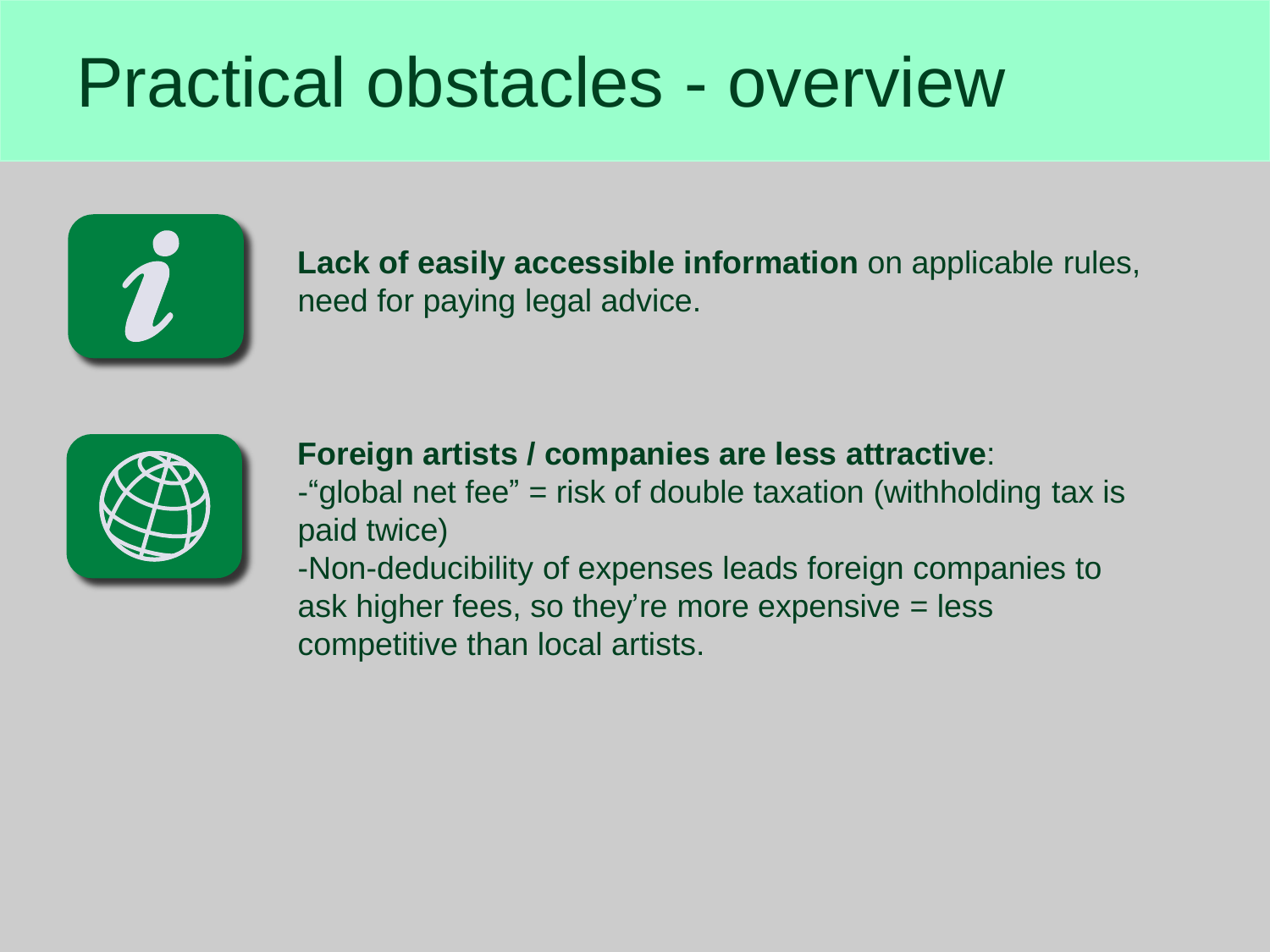#### Recommendations



#### **Information mobility points:**

Touring-Artists (DE), Kunstenloket (BE), MobiCulture (FR)

DutchCulture / TransArtists (NL), Wales Arts International, TINFO (FI)

Polish Theatre Institute, Arts and Theatre Institute (CZ), IG Kultur Austria, Teaterunionen Sweden, Luxemburgish cultural agency,Polo Cultural Gaivotas / Baovisata (PT)

ECAS, PEARLE\*, FIA and European networks (EFA? IETM etc.) /associations



#### **Coordination:**

Advocacy for an EU support (P2P, expertise sharing, webdevelopment) + training/awareness raising on artists' specificities at the level of administrations.



IAA members